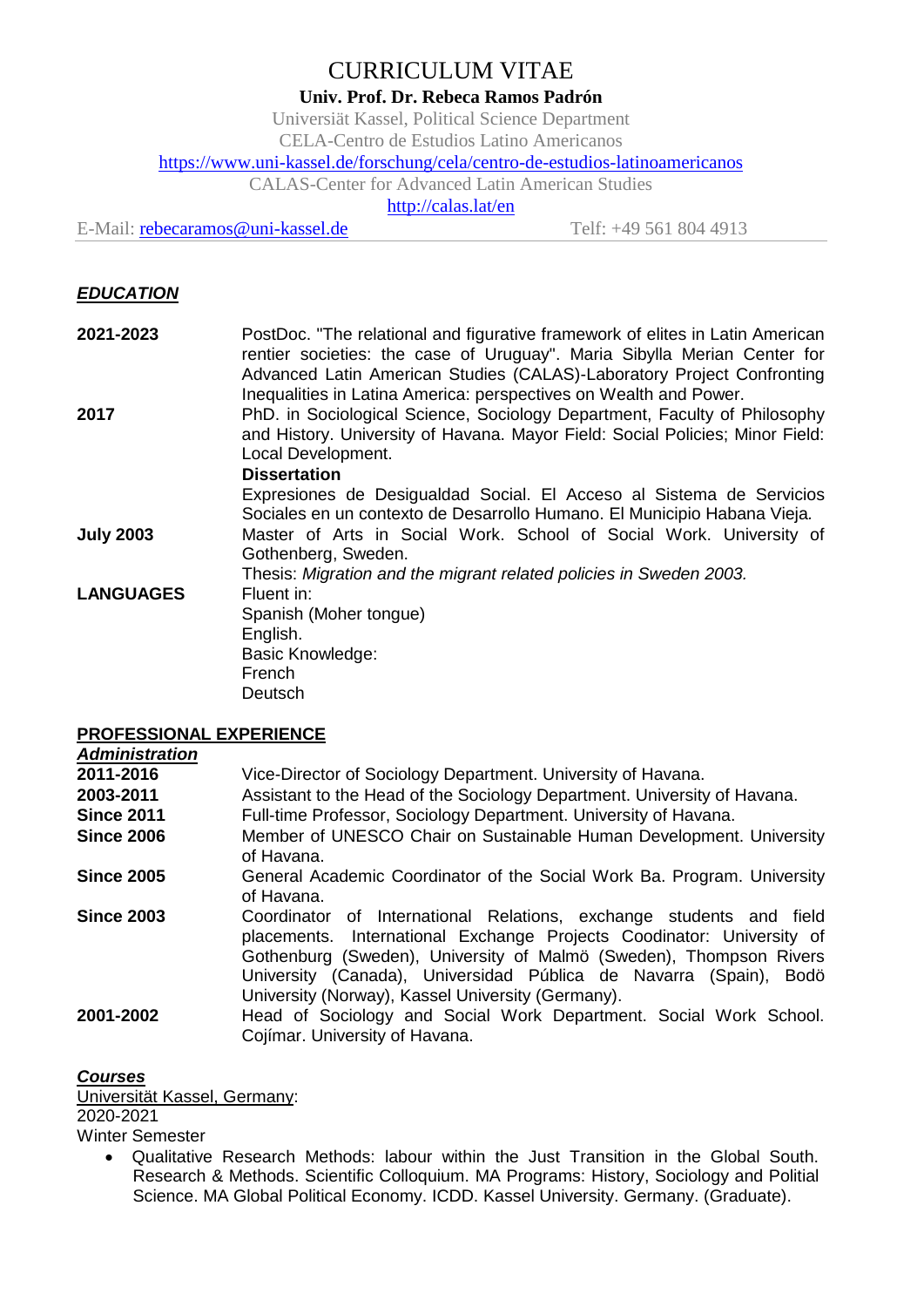# 2018-2019

#### Summer Semester

- Social and Environmental Policies II: Research & Methods. Scientific Colloquium. MA Programs: History, Sociology and Politial Science. MA Global Political Economy. ICDD. Kassel University. Germany. (Graduate).
- Politics of Development in the Global South MA Global Political Economy. ICDD Kassel University. Germany. (Graduate).
- Migration and immigrant-related policies: Addressing inequalities? MA Programs: History, Sociology and Politial Science. MA Global Political Economy. ICDD. Kassel University. Germany. (Graduate).
- Recorrido por el legado colonial en los centros históricos: La Habana Cuba y sus particularidades socio-demográficas MA Wirtschaftsromanistik. (Graduate).

## Winter Semester

- Social and Environmental Policies I: Research & Methods. Scientific Colloquium. MA Programs: History, Sociology and Politial Science. MA Global Political Economy. ICDD. Kassel University. Germany. (Graduate).
- The history of economic development and the social panorama of Latin America. MA Global Political Economy. ICDD. Kassel University. Germany. (Graduate).
- Desigualdad Social y Desarrollo Humano: Una aproximación a las perspectivas y cambios en América Latina. MA Wirtschaftsromanistik. Kassel University. Germany. (Graduate).
- Qualitative Research: Interviews. Advanced Research methods and Academic Writing Module. MA Global Political Economy. ICDD. Kassel University. Germany. (Graduate).

# 2017- 2018

Summer Semester

- Cuba: Isla con diversidad Impactos económicos, políticos y culturales. MA Wirtschaftsromanistik. Kassel University. Germany. (Graduate).
- Learning from the South: Politics, Society and Culture. MA Global Political Economy. ICDD. Kassel University. Germany. (Graduate).
- Migration: crossing borders and setteling dynamics. MA Programs: History, Sociology and Politial Science. Kassel University. Germany. (Graduate).
- The Sustainabke City: Space and sustainability in Global South cities. MA Programs: History, Sociology and Politial Science. Kassel University. Germany. (Graduate).

# Winter Semester

- Perspectives from the South. Politics of Development. MA Global Political Economy. ICDD. Kassel University. Germany. (Graduate).
- Economía, desigualdades y políticas sociales en América Latina: perspectivas y cambios. MA Wirtschaftsromanistik. Kassel University. Germany. (Graduate).
- Participation Action Research Method. BA Program in Sociology. University of Kassel. Germany. (Undergraduate).
- Qualitative Research: Interviews. Advanced Research methods and Academic Writing Module. MA Global Political Economy. ICDD. Kassel University. Germany. (Graduate).

# University of Havana:

2010-2017

- Social Policies Sociology. Sociology BA Program. University of Havana. Cuba. (Undergraduate).
- Theoretical and Methodological Research Design in Social Science. Sociology BA Program. University of Havana. Cuba. (Undergraduate).
- Methodology for Social Research. Dissertation Worshop. Sociology MA Program. Unversity of Havana. Cuba. (Graduate)

2003-2013

- Comparative Social Policies. Sociology for Social Work BA Program. University of Havana. Cuba. (Undergraduate)
- Social Services Planning. Sociology for Social Work BA Program. University of Havana. Cuba. (Undergraduate)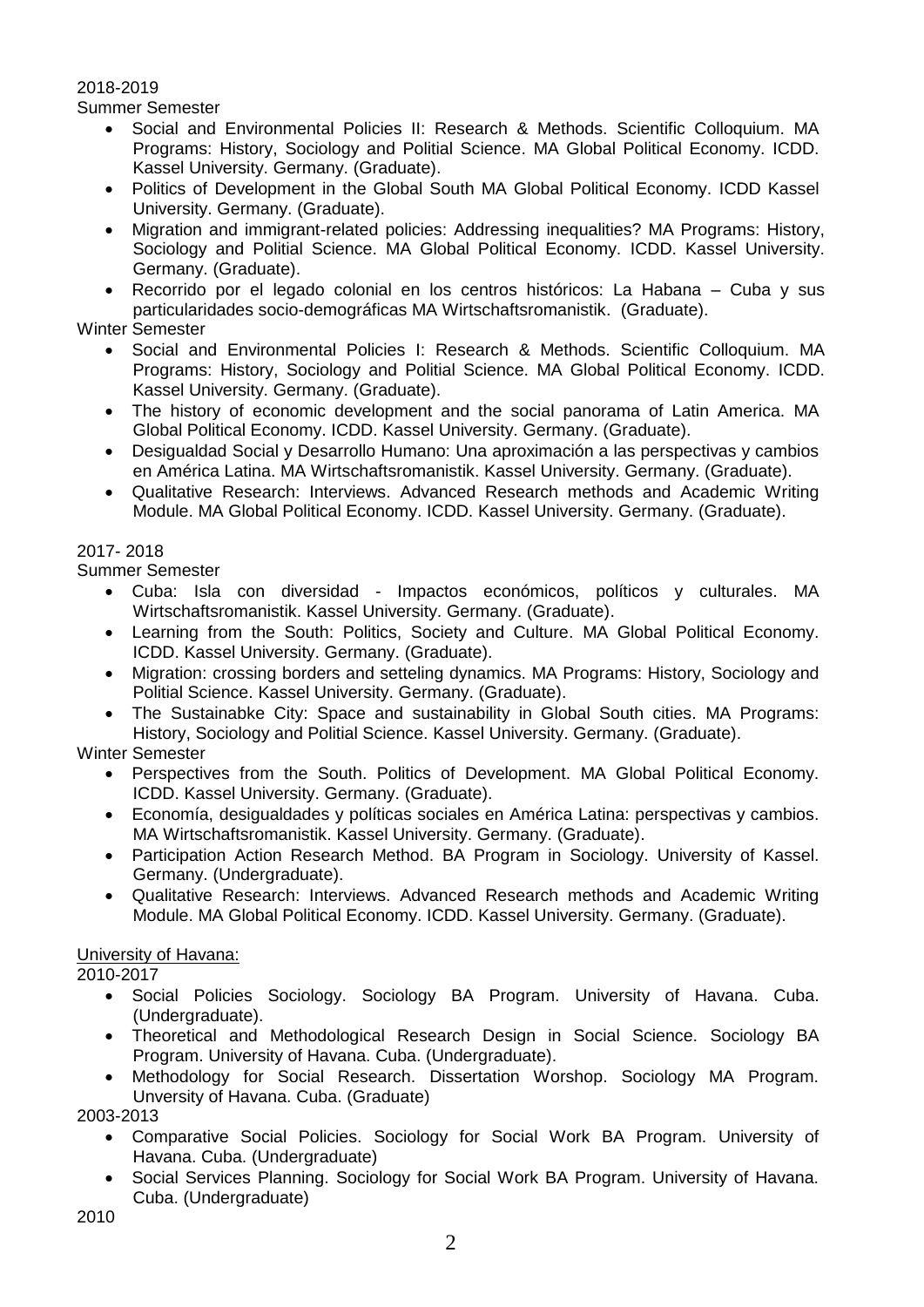• Social Services in Cuba. Sociology for Social Work BA Program. Social Work School, Cojímar. Cuba. (Graduate)

2000-2002

- Applied Social Work and Sociology. Tranning program for Social Workers. University of Havana. Cuba. (Undergraduate)
- Social Prevention and Urban Socilogy for Social Workers. Trainning program for Social Workers. University of Havana. Cuba. (Undergraduate)

1998-2002

 Methodology for Social Reseach: theory, design and information gathering methods. Siociology BA Program; Law BA Program. University of Havana

| <b>Vissiting Schollar:</b> |                                                                             |
|----------------------------|-----------------------------------------------------------------------------|
| April. 2019                | <b>IDAES-UNSAM. Buenos Aires, Argentina.</b>                                |
|                            | Open Conference: Acentos en la Desgualdad Social en Cuba: Retos para la     |
|                            | gestión del desarrollo en la Ciudad de La Habana.                           |
| Jun. 2015                  | <b>Bielefeld University. Germany</b>                                        |
|                            | Keynote Speaker:                                                            |
| Oct. 2014                  | Social Work School. UNESP, Brazil.                                          |
|                            | Courses:                                                                    |
|                            | Políticas Sociales en Cuba. Un análisis desde sus servicios sociales.       |
|                            | (Undergraduate)                                                             |
|                            | Políticas Sociales en Cuba. Mirada Crítica desde la Sociología. (Graduate). |
| Sept. 2013                 | Social Work School. Thompson Rivers University. British Columbia. Canada.   |
|                            | Courses:                                                                    |
|                            | Qualitative Methodology for Social Research. Consensus<br>Methods.          |
|                            | (Undergraduate)                                                             |
|                            | Introduction to Social Research for Social Workers. (Undergraduate)         |
|                            | Cuban Social Policies. (Graduate)                                           |
|                            | Open Conference: Social Policies in Cuba: Chllenges for social equity.      |
| Dec. 2009                  | Social Work and Nursing School. Malmö University, Sweden.                   |
|                            | Courses:                                                                    |
|                            | Health System in Cuba. (Undergraduate)                                      |
| Dec. 2005                  | Social Work School. University of Gothenburg. Sweden.                       |

*Project Management and Consultancies*

| 2021-2022 | Scientific Coordinator. Maria Sibylla Merian Center for Advanced Latin                                                                           |
|-----------|--------------------------------------------------------------------------------------------------------------------------------------------------|
|           | American Studies (CALAS) -- Laboratory Project Confronting Inequalities in                                                                       |
|           | Latina America: perspectives on Wealth and Power.                                                                                                |
| 2015-2018 | Coordinator for the Proyect "Articulation of Local Institutions for the<br>Territorial Development of the Neighborhood Jesus María". Old Havana, |
|           |                                                                                                                                                  |
|           | Havana, Cuba. Sub-proyect of the National Proyect for the Local                                                                                  |
|           | Development of Cuba. CEDEL-University of Havana-Local Government of                                                                              |
|           | Old Havana-Comprehensive Rehabilitation Workshop of Jesus Maria.                                                                                 |
| 2013-2016 | Consulting Expert for UN-HABITAT-CUBA.                                                                                                           |
| 2014-2016 | Proyect Coordinator "Acompañamiento al proceso de las transformaciones                                                                           |
|           | en el sector vivienda en Cuba: participación y organización de estrategias                                                                       |
|           | comunitarias en la gestión integrada del hábitat". UNHABITAT-University of                                                                       |
|           | Havana. --as part of the national Project "APOYO A LAS                                                                                           |
|           | TRANSFORMACIONES DEL SECTOR DE LA VIVIENDA EN CUBA".                                                                                             |
|           |                                                                                                                                                  |
| 2013-2014 | Researcher in the Proyect of UNHABITAT. Social Challenges of the Habitat                                                                         |
|           | in Cuba. UNHABITAT- Instituto de Planificación Física de Cuba. University                                                                        |
|           | of Havana.                                                                                                                                       |
| 2011-2014 | Research member of the Project "Políticas Sociales en Brasil y Cuba:                                                                             |
|           | trabajo y formación profesional a partir de la década de 1980". CAPES/MES-                                                                       |
|           | CUBA.                                                                                                                                            |
|           |                                                                                                                                                  |